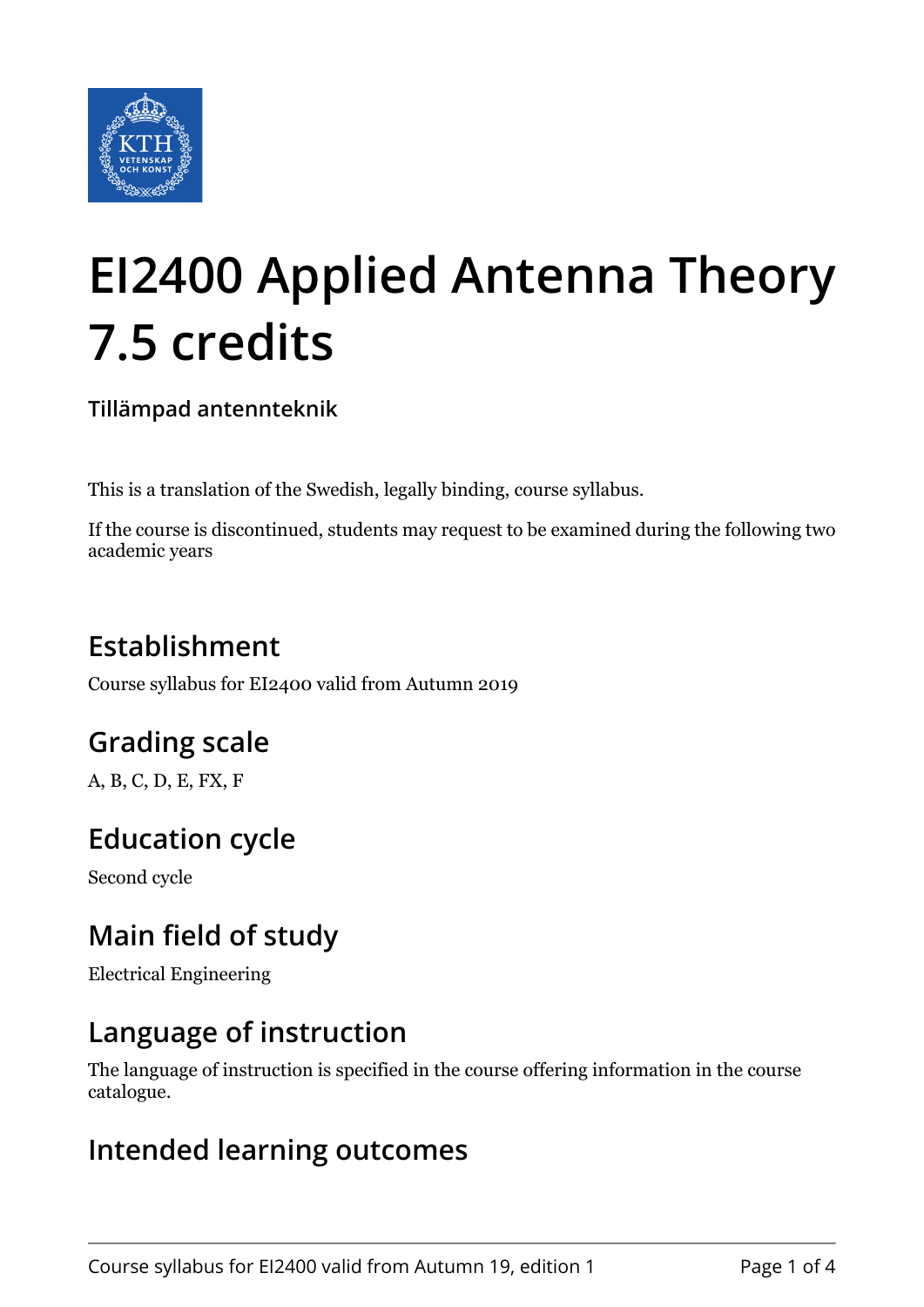**Applied Antenna Theory** is a course where theory is implemented to practice. As a student, you will learn how to classify, design, build, and measure antennas.

Students should, at the end of the course, be able to:

- Explain the operation of a given antenna based on its geometry; and describe its expected performance in terms of radiation pattern, efficiency, bandwidth, and polarization.
- Define the required specifications of an antenna for a given application.
- Judge, by using physical constraints, if an antenna can fulfil some given specifications.
- Design an antenna for some given feasible and realistic specifications.
- Simulate, evaluate the performance and design antennas using commercial software: CST Microwave Studio or HFSS.
- Measure the performance of an antenna by using standard microwave equipment. The equipment includes a vector network analyser, a spectrum analyser, a near-field scanner, a signal generator and an anechoic chamber.
- To find, understand and use relevant technical literature to solve antenna problems.

#### **Course contents**

The course includes a review of the main parameters that describe antennas. It continues with the mathematical description and experimental demonstration of the operation of the most commercially employed antennas. The list of antennas studied in the course includes classical and modern antennas:

- Dipole antennas.
- Loop antennas.
- Aperture antennas.
- Horn antennas.
- Arrays.
- Reflector antennas.
- Lens antennas.
- Leaky wave antennas.
- Frequency independent antennas.
- Periodic structures.
- Antennas based on gap waveguide technology.

This course includes a modern view of the physical operation of antennas.

# **Disposition**

The course includes:

- 12 theory lectures of 2 hours each.
- 4 computers lab sessions of 2 hours each. These labs are carried out in pairs.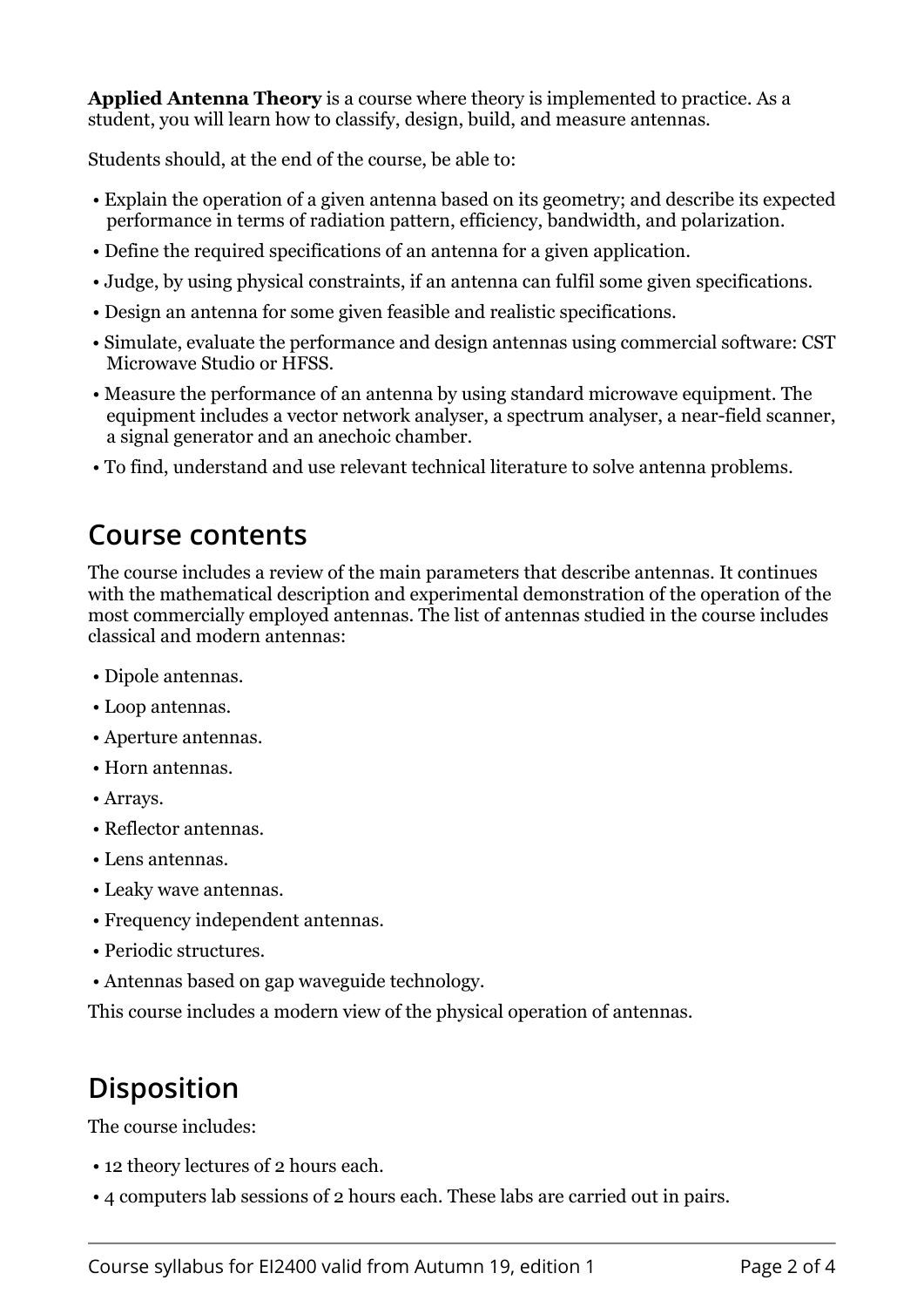- 4 measurement lab sessions of 2 hours each. These labs are carried out in groups of 3-4 people each.
- A number of visits industrial facilities. Typically a visit to SAAB facilities of 3 hours, and a visit to Ericsson of 2 hours.

Finally, the students have free access to the ETK lab for the elaboration of the final project which consists of a design of antenna, manufacturing, and experimental validation.

#### **Specific prerequisites**

150 university credits (hp) in engineering or natural sciences including 10 hp electromagnetic theory and documented proficiency in English corresponding to English B.

#### **Course literature**

Information about course literature is announced in the course PM.

#### **Equipment**

During the course, the students will be able to use commercial full wave simulation software.

Additionally, the students will have access to the measurement equipment, including vector network analysers, a spectrum analyser, a near-field scanner, a signal generator and an anechoic chamber.

#### **Examination**

- LAB2 Laboratory work, 3.0 credits, grading scale: P, F
- TEN2 Oral exam, 4.5 credits, grading scale: A, B, C, D, E, FX, F

Based on recommendation from KTH's coordinator for disabilities, the examiner will decide how to adapt an examination for students with documented disability.

The examiner may apply another examination format when re-examining individual students.

The students will be evaluated with:

- The attendance and participation in the labs.
- The attendance and participation in the lectures.
- Delivered reports of the results obtained in the labs.
- Delivered reports of the homework specified during the lectures.
- Final oral exam.